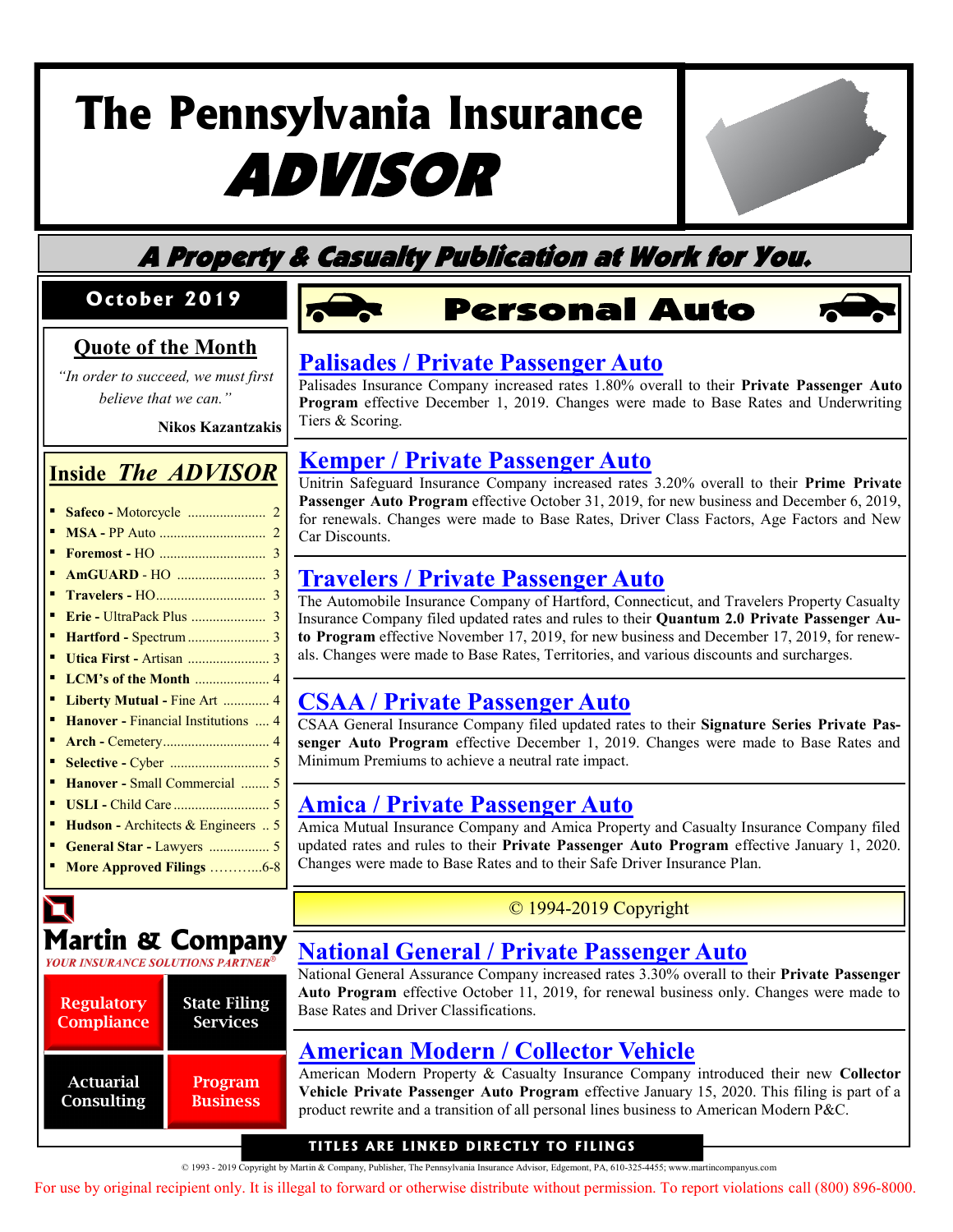# **Martin & Company**





A Web-based interactive solution for monitoring and taking action on bureau circulars. BMA captures a complete timeline of workflow.

- **C** Review Bureau Circulars
- **C** Assign Activities to Business Units
- $\odot$  Track Workflow
- **C** Take Proper Action
- $\odot$  Implement

SCHEDULE A DEMO TODAY!

#### **More to offer from M&C**

#### Bureau Monitoring ADVISOR

 This Web-based product Tracks Bureau circulars and bulletins. A tool to assist carriers with their compliance efforts.

#### Status Report ADVISOR

 State filing clients can access this product to track the status of multi-state and multi-line filing projects. Features alerts and export options.

#### www.FilingsDirect.com

**2**

 FD is an online searchable Rate, Rule, Form filing library dating back to 1993.

> **www.martincompanyus.com info@martincompanyus.com**



### **Personal Lines**

# Q

**Oct19**

#### **Safeco / Motorcycle**

Safeco Insurance Company of Illinois filed updated rates and rules to their **Motorcycle Private Passenger Auto Program** effective October 5, 2019, for new business [and December 6, 2019, for renewals. Changes were made to Cycle Age Factors, Driv](http://www.filingsdirect2.com/secure/files/PAIA/2019/October/Liberty Safeco  PPA Motorcycle Motorcycle Program rate rule 10 19 LBPM-132025877.pdf)er Age Symbols, etc.

#### **MSA / Private Passenger Auto**

Main Street America (**MSA**) Assurance Company and NGM Insurance Company increased rates 3.00% overall to their **Standard Private Passenger Auto Program** effec[tive December 4, 2019, for renewal business only. Changes were made to Base Rates.](http://www.filingsdirect2.com/secure/files/PAIA/2019/October/MSA PPA NGM Insurance Company and Main Street America Assurance Comp rate 12 19 NGMC-132064537.pdf) 

#### **[American Modern / Boats & Yachts](http://www.filingsdirect2.com/secure/files/PAIA/2019/October/American Modern P&C PIM Boatowners Watercraft rate rule 1 20 AMMH-132008567.pdf)**

American Modern Property & Casualty Insurance Company introduced their new **Boats & Yachts Personal Inland Marine Program** effective January 15, 2020. This product was developed based on the First Choice and Jetsport Boatowners Programs for their affiliate American Modern Home Insurance Company.

*The Martin & Company State Filing Team has hundreds of years of c ombined ex perience.* **D ID Y O U KN OW :**

#### **[Markel / Personal and Business Owner's Umbrella](http://www.filingsdirect2.com/secure/files/PAIA/2019/October/Markel P Umbrella Excess Personal and Business Owner)**

Markel Insurance Company introduced their new **Personal and Business Owner's Umbrella Liability Program** effective August 21, 2019. This product is designed for the small businessowner and includes coverage for both personal and business exposures. Rates were developed based on those of a similar product offered by Munich Re.

### **The Pennsylvania Insurance** ADVISOR

Paul P. Martin—Publisher Thomas E. Smith—Editor Matthew Heilmann—Feature Editor

Martin & Company, Publisher, is dedicated to providing reliable insurance information through quality publications, product research and development, and our state filing service. **All filings mentioned in the** *Advisor* **have received approval**, unless otherwise indicated. Material presented is from a variety of sources believed reliable, but accuracy cannot be guaranteed. Martin & Company, Publisher**.**

**Yearly subscription prices are \$534 for Agencies and \$637 for Companies** for each copy. Multiple subscriptions (3 or more) to that same address are available at a discounted price. To receive photocopying redistribution authorization call 610-325-4455 and ask about our **ELECTRONIC** and **CORPORATE SUBSCRIPTIONS.**

Subscriptions & Comments: **Martin & Company, Publisher P.O. Box 70, Edgemont, PA 19028-0070 Call: 610-325-4455 Fax: 610-325-4405 www.martincompanyus.com ~ e-mail: Info@martincompanyus.com**

**Photocopying, email or fax** of this newsletter, in full and/or in part, for distribution or circulation to other individuals or employees **violates the U.S. copyright law**. As a subscriber you agree that making copies is a violation and your company will be subject to additional charges and subscription costs. Exceptions may be granted. Please call if you desire special consideration.

#### **TITLES ARE LINKED DIRECTLY TO FILINGS**

© 1993 - 2019 Copyright by Martin & Company, Publisher, The Pennsylvania Insurance Advisor, Edgemont, PA, 610-325-4455; www.martincompanyus.com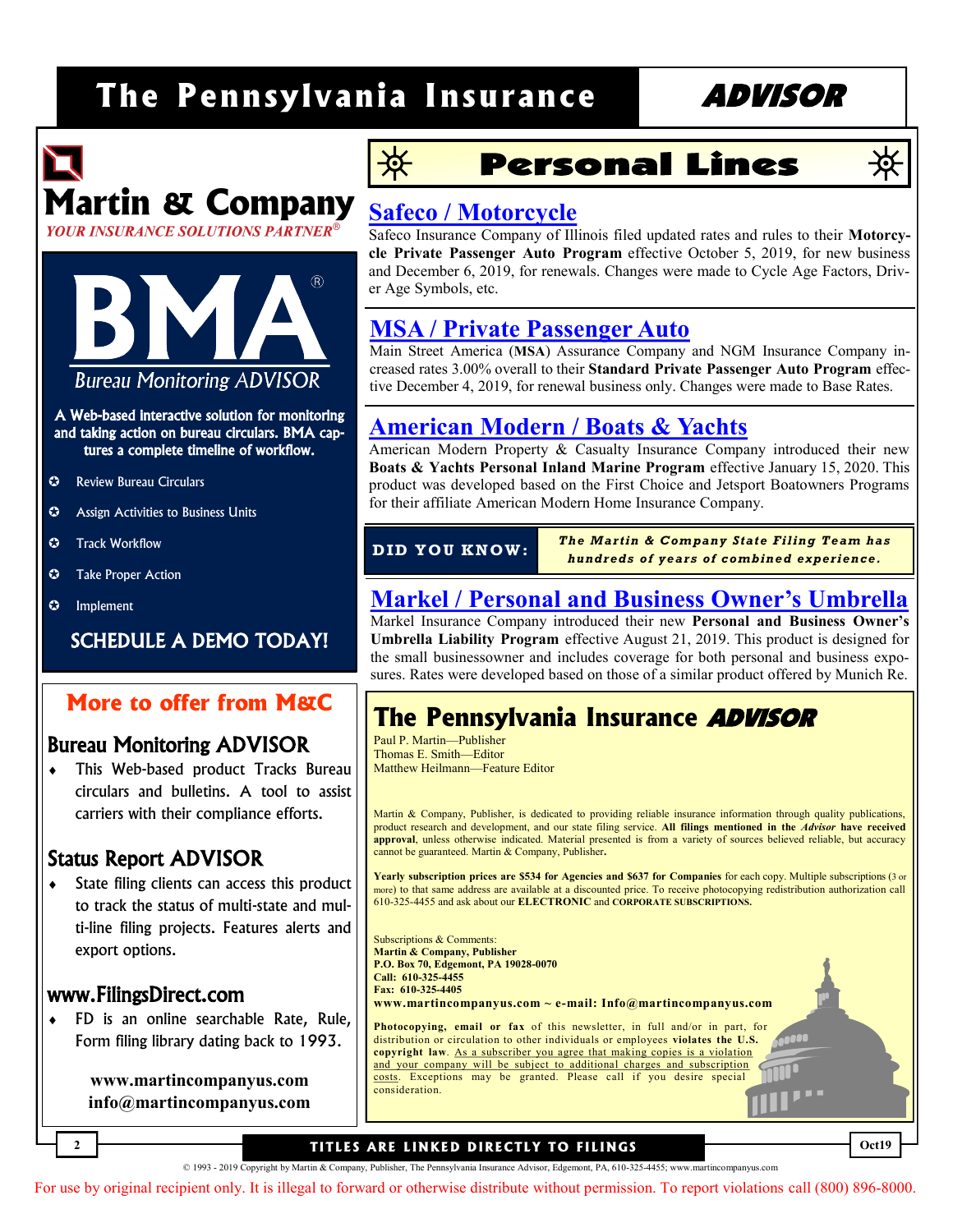### **Homeowners**

#### **Foremost / Homeowners**

Foremost Insurance Company introduced their new **Homeowners Program** effective [November 1, 2019. This product will replace their Classic CL Program that was previ](http://www.filingsdirect2.com/secure/files/PAIA/2019/October/Foremost HO  Homeowners Program rate rule 11 19 FORE-132039528.pdf)ously designed for hard-to-place risks. Their new product is designed to expand to the standard homeowners market.

#### **Encompass / Homeowners**

[Encompass Home and Auto Insurance Company increased rates 12.20% overall to](http://www.filingsdirect2.com/secure/files/PAIA/2019/October/Encompass Home and Auto HO EHAIC OTA rate rule 11 19 ALSE-132021277.pdf)  their **Edge Homeowners Program** effective November 14, 2019. Changes were made to Home Tier Factors, Dwelling Age Factors, Protection Classes, Roof Rating Factors, Amount-of-Insurance Factors, etc.

© 1994-2019 Copyright

#### **Travelers / Homeowners**

Travelers Personal Insurance Company increased rates 1.60% overall to their **Quantum 2.0 Homeowners Program** effective November 17, 2019, for new business and [January 23, 2020, for renewals. Changes were made to Base Rates, Territories, Mini](http://www.filingsdirect2.com/secure/files/PAIA/2019/October/Travelers Personal HO Quantum Homeowners 2.0 rate rule 11 19 TRVD-132025201.pdf)mum Premiums, Assisted Living Care Coverage, Tiers, etc.

# **Businessowners & CMP**

#### **Erie / UltraPack Plus BOP**

Erie Insurance Exchange filed updated rates to their **UltraPack Plus Businessowners Program** effective January 1, 2020. Changes were made to Base Rates, Construction [Factors, Protection Class Factors, Contents Liability, Building Age Factors, etc.](http://www.filingsdirect2.com/secure/files/PAIA/2019/October/Erie  BOP UPP 1-20 Rate Revision rate 1 20 ERGP-132060890.pdf) 

### tional Insured Endorsements. **Hartford / Spectrum**

Hartford Underwriters Insurance Company introduced their new **Spectrum Policy Program** effective December 7, 2019. This product will be for new business only, [and all sister companies will be for renewals only. Coverage is designed for Small](http://www.filingsdirect2.com/secure/files/PAIA/2019/October/Hartford  CMP Spectrum Hartford Underwriters rate rule 12 19 HART-132075914.pdf)  Business risks.

**Outsourcing Solutions**

State Filings ... Regulatory Compliance ... **Actuarial Support ... explore how we can help.** 

#### **Utica First / Artisan**

Utica First Insurance Company decreased rates 0.21% overall to their **Artisans Contractors Package Program** effective November 1, 2019, for new business and Janu[ary 1, 2020, for renewals. Changes were made to Territories and Classes, as well as to](http://www.filingsdirect2.com/secure/files/PAIA/2019/October/Utica First CMP Artisans rate rule 11 19 UTCA-132025928.pdf)  add new Number of Employee Factors.

#### **[Nationwide / Premier Businessowners](http://www.filingsdirect2.com/secure/files/PAIA/2019/October/Nationwide Allied BOP Businessowners rate 3 20 NWPP-132086608.pdf)**

Nationwide Insurance Companies increased rates 2.70% overall to their **Premier Businessowners Program** effective March 1, 2020. Changes were made specifically to Base Rates.

### **AmGUARD / HO**

[AmGUARD Insurance Company increased rates](http://www.filingsdirect2.com/secure/files/PAIA/2019/October/AmGuard HO Homeowners rate rule 11 19 AMGD-132014833.pdf)  16.60% overall to their **Homeowners Program**  effective November 1, 2019. Changes were made to Base Rates, Additional Amounts of Insurance, and Dwelling Under Construction Factors.



**www.FilingsDirect.com**

#### **MAPFRE / HO**

[MAPFRE Insurance Company increased rates](http://www.filingsdirect2.com/secure/files/PAIA/2019/October/MAPFRE  HO PENN Home filing effective 1 23 2020 rate 1 20 MAPF-132065447.pdf)  8.70% overall to their **Homeowners Program**  effective January 23, 2020. Changes were made to Base Rates, Territory Definitions, Insured Age Factors, Retired Homeowners Discounts, etc.

#### **[Grinnell Mutual / BOP](http://www.filingsdirect2.com/secure/files/PAIA/2019/October/Grinnell Mutual BOP Businessowners LCM rate rule 4 20 GRNX-132070951.pdf)**

Grinnell Mutual Reinsurance Company decreased rates 2.00% overall to their **Businessowners Program** effective April 1, 2020. Changes were made to their LCM and to charges for their Addi-



| <b>Review Circulars</b>       | <b>Assign Activities</b> |  |  |  |
|-------------------------------|--------------------------|--|--|--|
| <b>Track Workflow</b>         | <b>Take Action</b>       |  |  |  |
| <b>Schedule a Demo today!</b> |                          |  |  |  |

#### **Oct19 3 T IT LE S A RE L INKED D I RE CT LY TO F I L ING S**

© 1993 - 2019 Copyright by Martin & Company, Publisher, The Pennsylvania Insurance Advisor, Edgemont, PA, 610-325-4455; www.martincompanyus.com

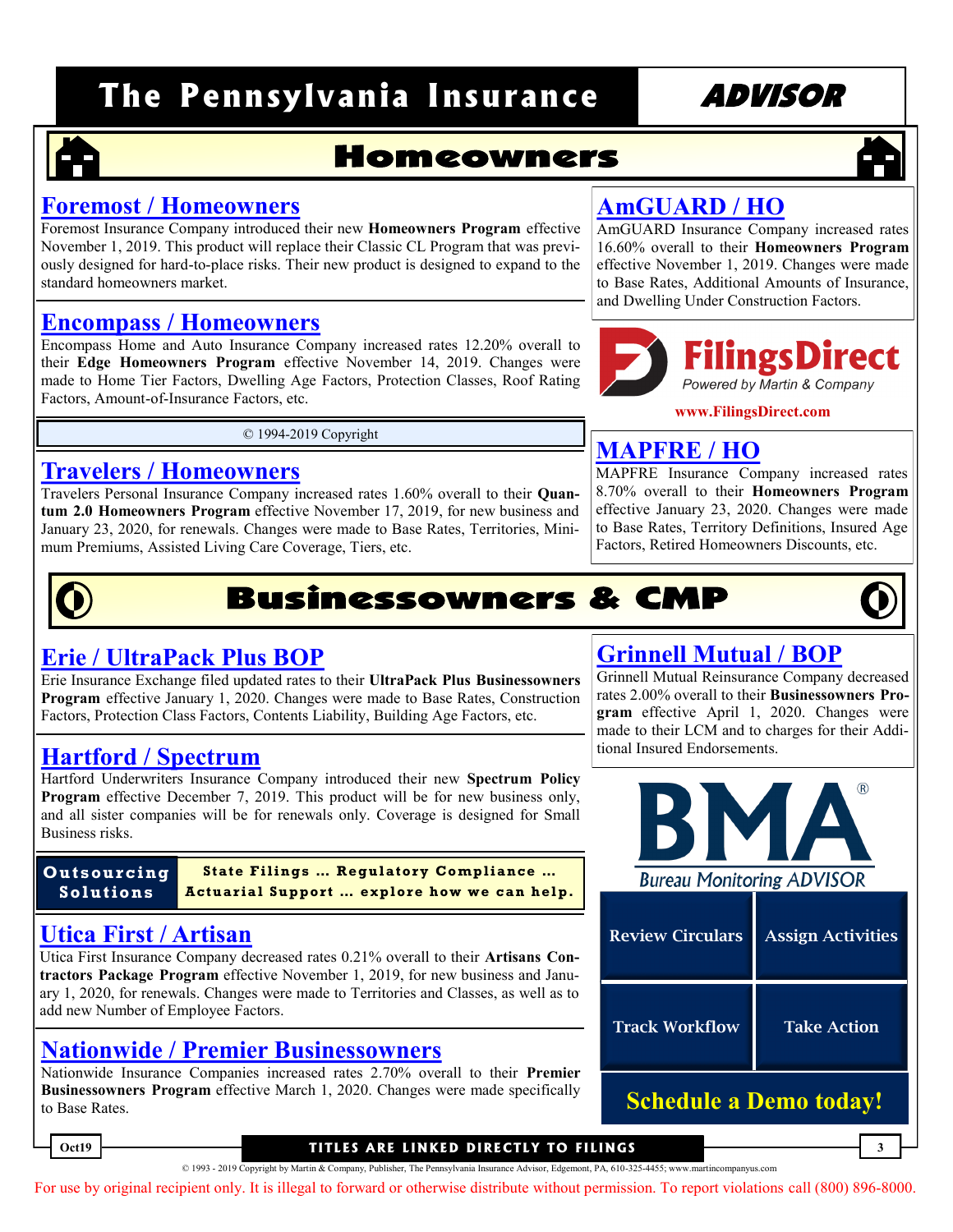| Key LCM's Recently Approved<br>$*$ *<br>$* *$                                         |                                                                             |                          |                 |                           |                |                  |
|---------------------------------------------------------------------------------------|-----------------------------------------------------------------------------|--------------------------|-----------------|---------------------------|----------------|------------------|
|                                                                                       |                                                                             |                          |                 |                           |                |                  |
| Company                                                                               | Line                                                                        | <b>LCM</b>               | Org.            | <b>Org. Filing Number</b> | Impact         | <b>Effective</b> |
| <b>Central Mutual</b><br><b>All America Insurance Company</b>                         | Crime                                                                       | 1.529                    | IS <sub>0</sub> | <b>CR 2017 RLA1</b>       | <b>Initial</b> | 11/1/19          |
| <b>Everest National Insurance Company</b><br><b>Everest Premier Insurance Company</b> | <b>WC</b>                                                                   | 1.680<br>1.176           | <b>CMCRB</b>    | CM 2 2018                 | <b>Initial</b> | 9/11/19          |
| <b>Everest Denali Insurance Company</b><br><b>Florists' Mutual Insurance Company</b>  | <b>Commercial Auto - Liability / PD</b>                                     | 2.016<br>1.654 / 1.612   | <b>ISO</b>      | <b>CA 2018 BRLA1</b>      | $+3.30%$       | 12/1/19          |
| <b>Frederick Mutual Insurance Company</b>                                             | (see also page 6)<br>H <sub>0</sub><br>Territories 4, 44, 45, 46, 47        | 2.700                    | IS <sub>0</sub> | HO 2018 154               | $+21.80%$      | 1/1/20           |
| <b>Grinnell Mutual Reinsurance Company</b>                                            | All Other<br><b>Businessowners - Varies by class</b>                        | 2.581<br>Range           | IS <sub>0</sub> | <b>BP 2018 RLA1</b>       | $-2.00%$       | 4/1/20           |
| <b>Merchants Mutual Insurance Company</b>                                             | <b>Commercial Auto</b>                                                      | $0.823 - 1.694$<br>Range |                 |                           |                |                  |
| <b>Merchants Preferred Insurance Company</b><br><b>Nationwide</b>                     | Varies by company and territory<br><b>General Liability</b>                 | $2.002 - 3.277$<br>Range | IS <sub>0</sub> | <b>CA 2018 BRLA1</b>      | $+4.00%$       | 12/1/19          |
| affiliated companies<br><b>Nationwide</b>                                             | Varies by company and class<br>Fire & Allied Lines - Varies by company      | $1.402 - 3.730$<br>Range | IS <sub>0</sub> | <b>GL 2018 BGL1</b>       | 0.00%          | 3/1/20           |
| affiliated companies<br><b>United Fire</b>                                            | (see also page 8)<br>WC - All Other                                         | $1.637 - 2.961$<br>1.500 | IS <sub>0</sub> | <b>NA</b>                 | $+2.10%$       | 3/1/20           |
| <b>United Fire &amp; Casualty Company</b>                                             | Classes 12, 601, 603, 609, 654, 811, 992<br>Classes 891, 963, 965, 978, 999 | 1.650<br>1.740           | <b>PCRB</b>     | <b>NA</b>                 | <b>Initial</b> | 12/1/19          |

#### **Other Programs & Special Coverages**

#### **[Liberty Mutual / Fine Art](http://www.filingsdirect2.com/secure/files/PAIA/2019/October/Liberty Mutual PIM Private Fine Art Collections Insurance Policy Program rate rule 9 19 PERR-132051905.pdf)**

Liberty Mutual Insurance Company introduced their new **Private Fine Art Collections Insurance Program** effective September 6, 2019. This product is designed for fine art, jewelry and collectible objects of every nature. Rates were developed based on those of similar coverages offered by AXA XL, AXIS, PURE, State Auto and Travelers.

Hanover Insurance Group introduced new *Commercial Property, General Liability* and *Package Modification Factors* designed for **Financial Institutions** effective January 1, 2020. New coverages include Broadening Endorsements, Automated Teller Machines, Emergency Vacating Expense, etc.

#### **Erie / Commercial Auto**

Erie Insurance Exchange increased rates 3.00% overall to the **Commercial Auto Coverage Part** effective January 1, 2020. Changes were made to Base Rates, Garage Rates and Model Year Factors. **Note: The approximate number of policyholders affected by this [revision is 55,200, and the approximate annual written premium for this program is \\$167.0](http://www.filingsdirect2.com/secure/files/PAIA/2019/October/Erie  C Auto CA 1-20 Rate Revision rate 1 20 ERGP-132070819.pdf)  million.** 

#### **Arch / Cemetery**

Arch Insurance Company introduced their new **Cemetery Package Program** effective September 15, 2019. This product is designed for cemeteries, crematories and other [closely related businesses. Coverages include Commercial Property, General Liability,](http://www.filingsdirect2.com/secure/files/PAIA/2019/October/Arch  Property Cemetery Insurance Program – Commercial Property form 9 19 AICO-132082017.pdf)  **[Hanover / Financial Inst.](http://www.filingsdirect2.com/secure/files/PAIA/2019/October/Hanover Property CW - Financial Institution Core Lines -CP rate rule 1 20 HNVR-132048751.pdf)** all allows a leasely related businesses. Coverages in Auto, Excess, and Professional Liability.

#### **First American / Landlord-Placed Liability**

[First American Property & Casualty Insurance Company decreased rates 18.60% overall](http://www.filingsdirect2.com/secure/files/PAIA/2019/October/First American Property & Casualty CMP CMP Liability and Non-Liability rate 11 19 PERR-132075133.pdf)  to their **Landlords Master Policy Package Program** effective November 30, 2019. Changes were made to Base Rates. This product provides Landlord-Placed Liability Coverage and optional Contents Coverage.

#### **4 Oct19 T IT LE S A RE L INKED D I RE CT LY TO F I L ING S**

© 1993 - 2019 Copyright by Martin & Company, Publisher, The Pennsylvania Insurance Advisor, Edgemont, PA, 610-325-4455; www.martincompanyus.com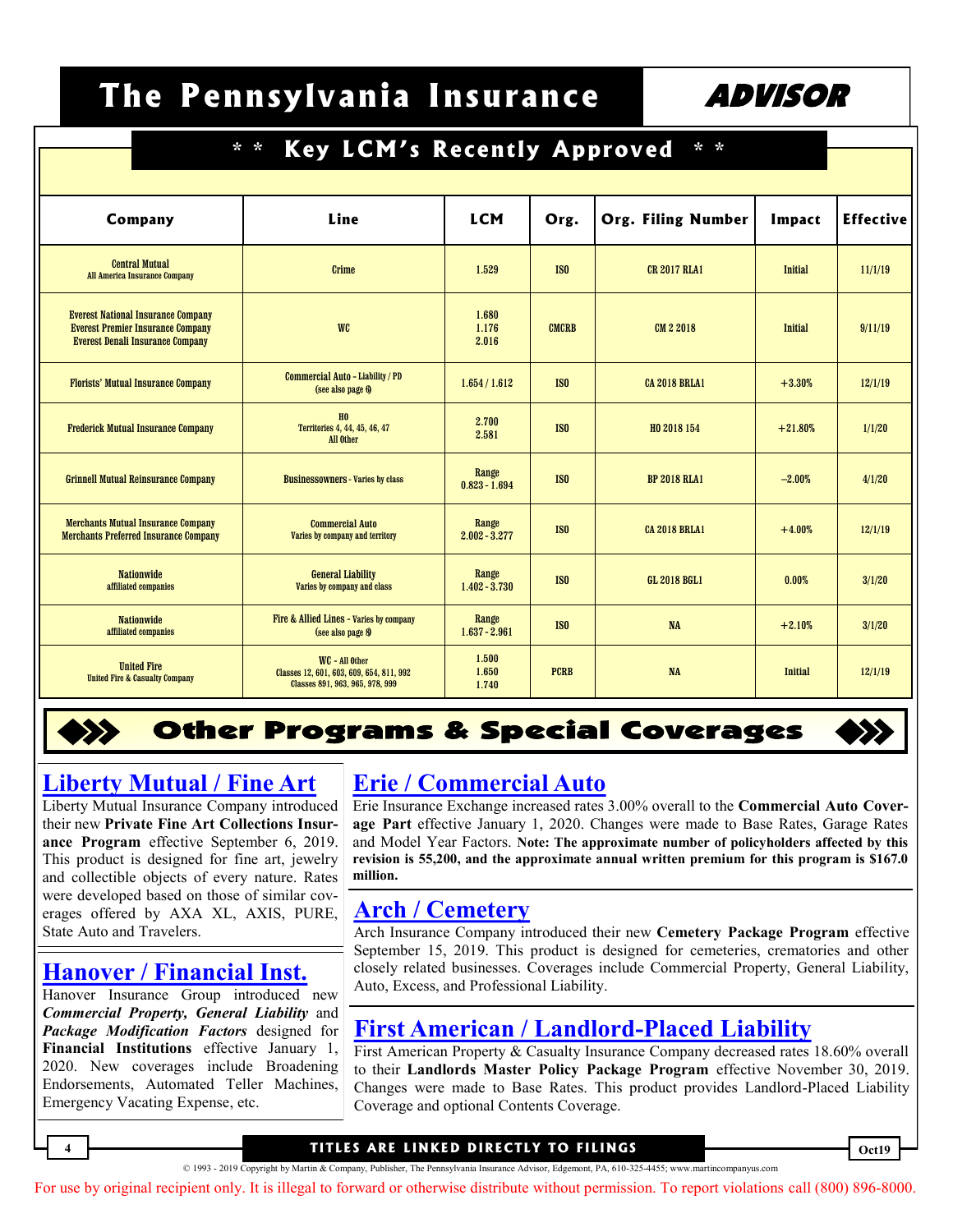

#### **Other Programs & Special Coverages**

#### **[Clear Blue / Landscape Contractors](http://www.filingsdirect2.com/secure/files/PAIA/2019/October/Clear Blue CMP Landscapers & Related Contractors rule 9 19 MRTN-131864664.pdf)**

Clear Blue Insurance Company introduced their new **Landscape & Related Contractors Commercial Package Program** effective September 3, 2019. This product is designed for Landscapers, Synthetic Turf Installers, Hydro Seeders, Weed Control, Greenhouses, Tree Trimmers, etc.

#### **[Hanover / Durable Medical & Home Health](http://www.filingsdirect2.com/secure/files/PAIA/2019/October/Hanover GL CW - Durable Medical Equipment Revision rate rule 4 20 HNVR-132061514.pdf)**

Hanover Insurance Group filed updated rates and rules to their **Durable Medical Equipment and Home Health Care Liability Program** effective April 1, 2020. Changes were made to Increased Limits, Experience Rating, and Pricing for their Healthcare Enhancement. They also filed new Company Deviation Factors.

### **Selective / Cyber**

Selective Insurance Company of America introduced their new standalone **Cyber Liability and Data Breach Response Insurance Program** effective June 1, 2020. Coverages include Information Security & Privacy, Privacy Breach Response Services, Website Media Content Liability, Cyber Extortion, Fraudulent Instruction, Electronic Crime, etc. This product also includes optional coverages for Consequential Reputa[tional Loss, Criminal Reward and Telephone](http://www.filingsdirect2.com/secure/files/PAIA/2019/October/Selective Cyber Cyber Liability and Data Breach Response Coverage rate rule 6 20 SELC-132037951.pdf)  Fraud.



## **Professional Liability**

#### **Hanover / Small Commercial**

Allmerica Financial Benefit Insurance Company introduced their new **Small Commercial Management and Professional Liability Program** effective June 1, 2020. This product includes coverage for Directors & Officers Liability, Employment Prac[tices Liability, and Miscellaneous Professional Liability. Rates were developed based](http://www.filingsdirect2.com/secure/files/PAIA/2019/October/Hanover GL CW – (GL) Small Commercial Product rate rule 6 20 HNVR-131972108.pdf)  on those of similar coverages offered by Hartford, Liberty Mutual and Travelers.

**Subscriber Feedback r e ga rdi ng Th <sup>e</sup> ADV I SO R:**

"Great publication with great content."

#### **[Benchmark / Misc. Professional –](http://www.filingsdirect2.com/secure/files/PAIA/2019/October/Benchmark PL Benchmark PL rate rule 9 19 CIAI-132055561.pdf) US Direct**

Benchmark Insurance Company introduced their new **US Direct Miscellaneous Professional Liability Program** effective September 18, 2019. This product is designed for small commercial risks and will be written through Coterie Insurance Agency, LLC. Rates were developed based on those of a similar product offered by Hiscox.

**Martin & Company can assist you with your planned S tate Filing projects. DID YOU KNOW:**

#### **[Hudson / Architects & Engineers](http://www.filingsdirect2.com/secure/files/PAIA/2019/October/Hudson PL Other Liability A&E rate rule 9 19 HINC-131946040.pdf)**

Hudson Insurance Company introduced their new **Architects & Engineers Professional Liability Program** effective September 15, 2019. This product will target companies with 20 or fewer employees and less than \$5.0M in revenue. Rates were developed based on those of a similar product offered by RLI. This product will be administered through Professionals' Best Underwriters.

#### **General Star / Lawyers**

General Star National Insurance Company introduced their new **Lawyers Professional Liability Program** effective September 5, 2019. Rates were developed based on those [of similar coverages offered by Crum & Forster, CNA and StarStone. Coverage is de](http://www.filingsdirect2.com/secure/files/PAIA/2019/October/Berkshire Hathaway General Star PL 2019 Lawyers Professional Liability Program - RPG rate rule 9 19 GNST-132039172.pdf)signed for members of the Founders Specialty Purchasing Group for Lawyers, Inc.

### **[USLI / Child Care](http://www.filingsdirect2.com/secure/files/PAIA/2019/October/USLI CMP Child Care rate rule 10 19 USLI-132071440.pdf)**

United States Liability Insurance Company increased rates 13.00% overall to their **Child Care Centers & Nursery Schools Commercial Package Program** effective October 14, 2019, for new business and January 12, 2020, for renewals. Changes were made to General Liability and Professional Liability Base Rates.

#### **[MedPro / MSHP & CRNA](http://www.filingsdirect2.com/secure/files/PAIA/2019/October/Med Pro  Med Mal Multi-Specialty Healthcare Professionals (MSHP) and Certifie rate rule 12 19 MDPC-132046872.pdf)**

Medical Protective Company decreased rates 0.20% overall to their **Multi-Specialty Healthcare Professionals & Stand Alone CRNA Medical Malpractice Program** effective December 1, 2019. Changes were made to their Shared Vicarious Liability Rating.

> **The Professional Liability REPORT**

> > **Subscribe Today.**

**Call 610-325-4455**

#### **Oct19 5 T IT LE S A RE L INKED D I RE CT LY TO F I L ING S**

© 1993 - 2019 Copyright by Martin & Company, Publisher, The Pennsylvania Insurance Advisor, Edgemont, PA, 610-325-4455; www.martincompanyus.com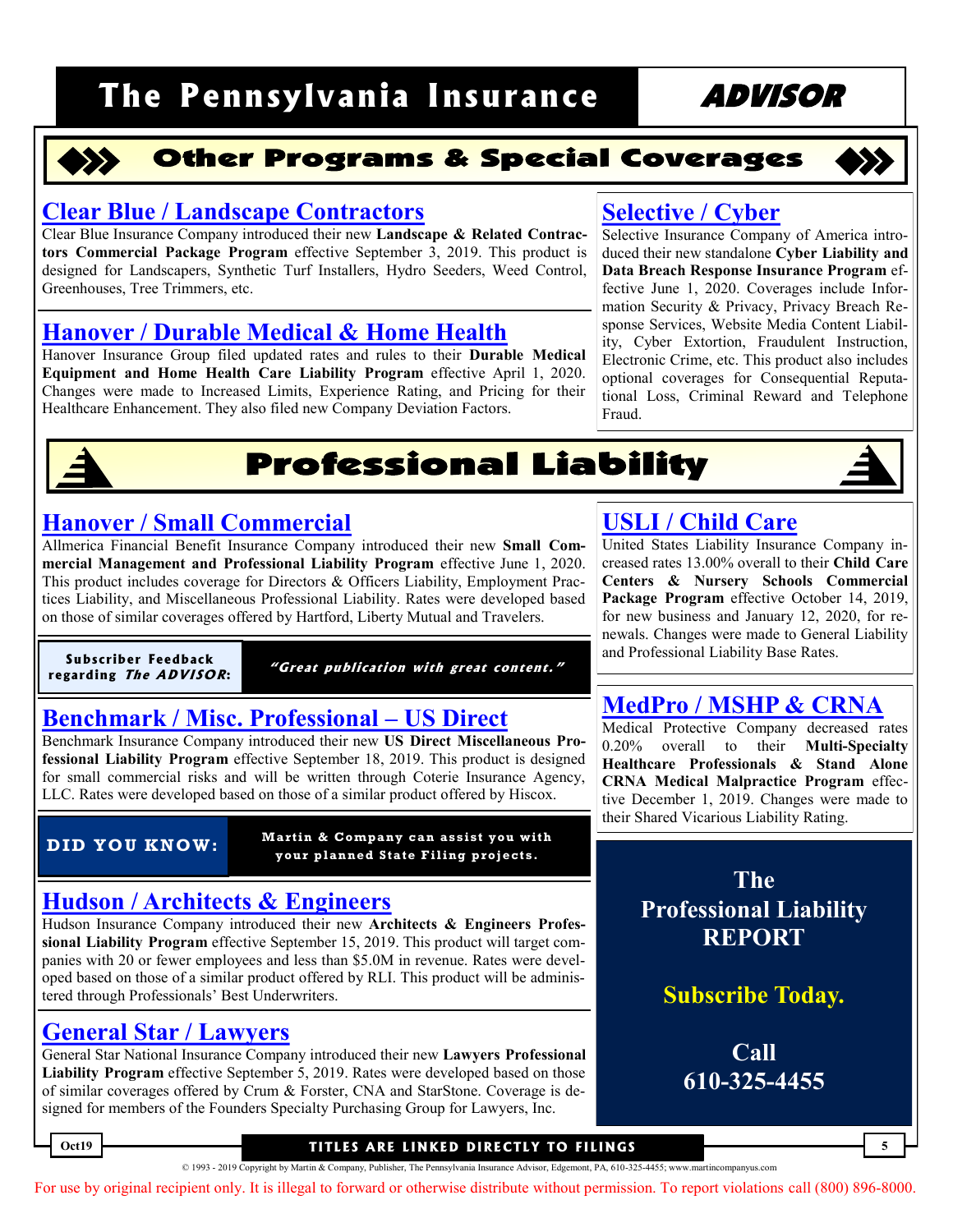

### **More Approved Filings The Pennsylvania Insurance ADVISOR**

| Company                                                                                         | <b>Line / Class</b>                 | <b>Effective</b> | <b>Filing Summary</b>                                                                                                                                                                                                                                   |
|-------------------------------------------------------------------------------------------------|-------------------------------------|------------------|---------------------------------------------------------------------------------------------------------------------------------------------------------------------------------------------------------------------------------------------------------|
| <b>Accident Fund Insurance</b><br><b>Company / United Wisconsin</b><br><b>Insurance Company</b> | Commercial<br><b>Automobile</b>     | 11/1/2019        | Filed 4 new endorsements to their Commercial Auto Part. New forms<br>include Punitive Damages Exclusion, Occupant Exclusion, War Including<br>Pollution Cost or Expense Exclusion, etc.                                                                 |
| <b>Everest National / affiliated</b><br>companies                                               | Commercial<br><b>Automobile</b>     | 11/1/2019        | Filed 5 new endorsements to their Commercial Auto Part. New forms<br>include Hydrofracking, Total Abuse or Molestation, Broker or Freight<br>Forwarder Operations, etc.                                                                                 |
| <b>Florists' Mutual Insurance</b><br>Company                                                    | Commercial<br><b>Automobile</b>     | 12/1/2019        | Increased rates 3.30% overall to their Commercial Auto Program.<br>Changes were made to Loss Cost Multipliers. (See Also LCM Chart Page<br>4)                                                                                                           |
| <b>Grange Mutual / affiliated</b><br>companies                                                  | Commercial<br><b>Automobile</b>     | 1/8/2020         | Increased rates 4.00% overall to their Commercial Auto Part. Changes<br>were made to Territory Factors and Secondary Factors.                                                                                                                           |
| <b>PMA</b> / affiliated companies                                                               | Commercial<br><b>Automobile</b>     | 11/15/2019       | Increased rates 20.30% overall to their Commercial Auto Courier Program.<br>Changes were made to Rate Modification Factors.                                                                                                                             |
| Chubb / affiliated companies                                                                    | Commercial<br><b>Businessowners</b> | 8/27/2019        | Filed a new Condominium Commercial Unit-Owners Coverage to their<br>Businessowners Program.                                                                                                                                                             |
| <b>Frederick Mutual Insurance</b><br>Company                                                    | Commercial<br><b>Businessowners</b> | 11/1/2019        | Filed 9 new endorsements to their Commercial Businessowner's Program.<br>New forms include Cannabis Property Exclusion, Cannabis Liability<br>Exclusion, Cannabis Liability Exclusion with Hemp & Lessor Risk<br>Exceptions etc.                        |
| <b>Main Street / Main Street</b><br><b>America Assurance Company</b>                            | Commercial<br><b>Businessowners</b> | 3/1/2020         | Filed a new McDonald's Enhanced Coverage endorsement to their<br>Mainline Businessowners Product.                                                                                                                                                       |
| Philadelphia Indemnity<br><b>Insurance Company</b>                                              | Commercial<br><b>Businessowners</b> | 10/15/2019       | Introduced a new Businessowners Enhancement Deluxe - Professional<br>Organizers endorsement and a new Abuse or Molestation Exclusion For<br>Business Liability and Professional Liability endorsement to their<br><b>Businessowners Select Product.</b> |
| <b>CNA / Continental Casualty</b><br>Company                                                    | Commercial<br><b>CMP</b>            | 10/18/2019       | Filed approximately 27 new endorsements to their Commercial Liability<br>Epack3 Program. New forms include Telephone Toll Fraud, Antitrust<br>Claims, Shared Limits of Liability, etc.                                                                  |
| <b>Scottsdale Indemnity Company</b>                                                             | Commercial<br><b>CMP</b>            | 9/9/2019         | Filed a new Policy Form and approximately 150 new endorsements to their<br>Business and Management Liability Program. New forms include<br>Employee Leasing, Freight Forwarders, Choice of Council, etc.                                                |
| <b>State National Insurance</b><br>Company, Inc.                                                | Commercial<br><b>CMP</b>            | 8/27/2019        | Introduced their new Commercial Output Program Equipment Breakdown<br>Coverage Part for the RSAIA Multinational Insurance Program.                                                                                                                      |
| <b>Allianz Global Risks US</b><br><b>Insurance Company</b>                                      | Commercial<br><b>Inland Marine</b>  | 9/10/2019        | Introduced rates and rules to their new Commercial Inland Marine Portable<br>Electronic Communications Equipment Coverage Program.                                                                                                                      |
| <b>Great American / affiliated</b><br>companies                                                 | Commercial<br><b>Interline</b>      | 11/1/2019        | Introduced their new Contractual Liability Insurance Program.                                                                                                                                                                                           |
| <b>OneBeacon / Atlantic Specialty</b><br><b>Insurance Company</b>                               | Commercial<br><b>Interline</b>      | 8/28/2019        | Filed approximately 33 new and revised endorsements to their<br>Management Liability Program. New forms include Wage & Hour Claims<br>Sublimit, Exclude Independent Contractors, Prior Acts Exclusion, etc.                                             |

For use by original recipient only. It is illegal to forward or otherwise distribute without permission. To report violations call (800) 896-8000

**Oct19 A COPY OF ANY FILING ON THIS PAGE IS AVAILABLE**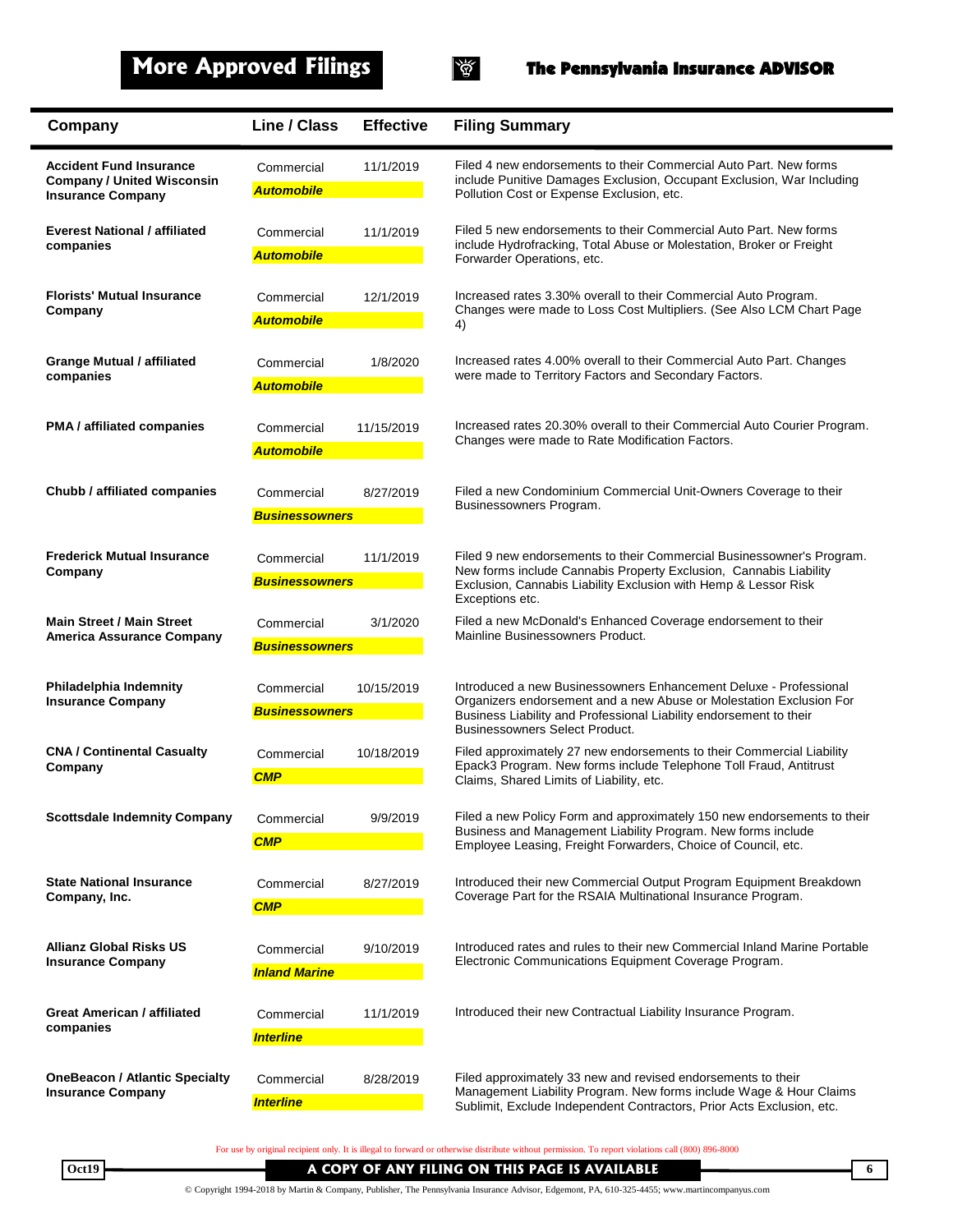| Company                                                                                            | Line / Class                      | <b>Effective</b> | <b>Filing Summary</b>                                                                                                                                                                                                                                             |
|----------------------------------------------------------------------------------------------------|-----------------------------------|------------------|-------------------------------------------------------------------------------------------------------------------------------------------------------------------------------------------------------------------------------------------------------------------|
| <b>Accident Fund Insurance</b><br><b>Company / United Wisconsin</b><br><b>Insurance Company</b>    | Commercial<br><b>Liability</b>    | 11/15/2019       | Filed approximately 31 new endorsements to their Commercial General<br>Liability Program. New forms include Contractors Special Conditions,<br>Injury To Worker Exclusion, Minimum & Advanced Premium & Audit, etc.                                               |
| <b>Allied World / Vantapro</b><br><b>Specialty Insurance Company</b>                               | Commercial<br><b>Liability</b>    | 9/4/2019         | Filed a new Coverage D - Health Clubs & Gyms- Professional Liability<br>endorsement to their Sports and Wellness Program.                                                                                                                                         |
| <b>Chubb / Federal Insurance</b><br>Company                                                        | Commercial<br><b>Liability</b>    | 9/12/2019        | Filed 5 new endorsements to their Asset Management Protector<br>Commercial Liability Product. New forms include Representations and<br>Severability, Acquisition By Another Entity or Financial Impairment, Limits<br>of Liability Retention, etc.                |
| <b>Harford Mutual Insurance</b><br><b>Company / Firstline National</b><br><b>Insurance Company</b> | Commercial<br><b>Liability</b>    | 1/1/2020         | Increased rates 4.30% overall to their Commercial General Liability<br>Program. Changes were made to Class of Business Factors.                                                                                                                                   |
| Harleysville / affiliated<br>companies                                                             | Commercial<br><b>Liability</b>    | 11/1/2019        | Filed 4 new endorsements to their Commercial General Liability Program.<br>New forms include Limited Pollution Coverage-Contractors, Limited<br>Blanket Consolidated (Wrap-Up) Insurance Program, etc.                                                            |
| <b>Hiscox Insurance Company</b>                                                                    | Commercial<br><b>Liability</b>    | 8/27/2019        | Filed a revised Policy Form and approximately 40 new and revised<br>endorsements to their Hiscox Pro Commercial Liability Program. New<br>forms include Restriction of Location with Specified Retroactive Date,<br>Amend Cancellation Provision, etc.            |
| <b>SECURA Supreme Insurance</b><br>Company / SECURA Insurance,<br><b>A Mutual Company</b>          | Commercial<br><b>Liability</b>    | 11/1/2019        | Filed a new Special Event Spectator Liability endorsement to their<br>Commercial General Liability Program.                                                                                                                                                       |
| <b>AIG / National Union Fire</b><br><b>Insurance Company of</b><br>Pittsburgh, PA                  | Commercial<br><b>Professional</b> | 9/19/2019        | Filed 8 new endorsements to their Specialty Risk Protector Program. New<br>forms include Privacy Event & Security Failure Definitions Amended,<br>Conduct Exclusion Amended, Confidential Information & Regulatory Action<br>Definitions Amended, etc.            |
| <b>Aspen American Insurance</b><br>Company                                                         | Commercial<br><b>Professional</b> | 9/5/2019         | Filed a revised Policy Form and approximately 68 new and revised<br>endorsements to their Appraisal, Valuation and Property Services<br>Professional Liability Program. New forms include Right Of Way Services,<br>Personal Property Coverage, etc.              |
| <b>AXIS Insurance Company</b>                                                                      | Commercial<br><b>Professional</b> | 9/20/2019        | Filed 4 new Policy Forms and approximately 23 new endorsements to their<br>Private Equity Fund Professional Liability Program. New forms include<br>Asset Protection Costs, Highly Compensated Employee, Training<br>Expense, etc.                                |
| <b>Chubb / Executive Risk</b><br><b>Indemnity / Federal Insurance</b><br>Company                   | Commercial<br><b>Professional</b> | 9/5/2019         | Filed 11 new endorsements to their ForeFront Portfolio-Not For Profit<br>Organizations Professional Liability Program. New forms include Financial<br>Impairment, Privacy & Data Breach, Due Process/Discrimination-Sexual<br>Behavior Sublimit, etc.             |
| <b>Chubb / Executive Risk</b><br><b>Indemnity / Federal Insurance</b><br>Company                   | Commercial<br><b>Professional</b> | 9/18/2019        | Filed new Defense Outside The Limit of Liability, Foreclosure and Absolute<br>Property Damage endorsements to their Directors & Officers Professional<br>Liability Protection for Community Association Leaders Product.                                          |
| <b>HIIG / Great Midwest Insurance</b><br>Company                                                   | Commercial<br><b>Professional</b> | 11/1/2019        | Filed 34 new endorsements to their Directors & Officers Executive and<br>Professional Liability Policy. New forms include Appraisal Rights<br>Proceeding, Data Privacy Law, Entity Vs. Insured, etc.                                                              |
| <b>Liberty Mutual / Liberty</b><br>Insurance Underwriters, Inc.                                    | Commercial<br><b>Professional</b> | 9/10/2019        | Filed a revised Policy Form and approximately 14 new endorsements to<br>their Home Health Care Professional Liability Program. New forms include<br>Carve Back to Insured Vs. Insured, Self-Directed Care Program Sublimit,                                       |
| <b>RSUI Indemnity Company</b>                                                                      | Commercial<br><b>Professional</b> | 10/15/2019       | AMWINS Program Enhancement, etc.<br>Filed 6 new endorsements to their Management Liability Program. New<br>forms include Excess Limit Clarification, Bankruptcy Insolvency, Discovery<br>Period Election, etc.                                                    |
| Swiss Re / North American<br><b>Specialty Insurance Company</b>                                    | Commercial<br><b>Professional</b> | 10/1/2019        | Filed approximately 22 new endorsements to their Directors & Officers<br>Professional Liability Program. New forms include Presumptive<br>Indemnification, Extension of Deadline to Exercise Optional Extended<br>Reporting Period, Controlling Shareholder, etc. |

For use by original recipient only. It is illegal to forward or otherwise distribute without permission. To report violations call (800) 896-8000

© Copyright 1994-2018 by Martin & Company, Publisher, The Pennsylvania Insurance Advisor, Edgemont, PA, 610-325-4455; www.martincompanyus.com